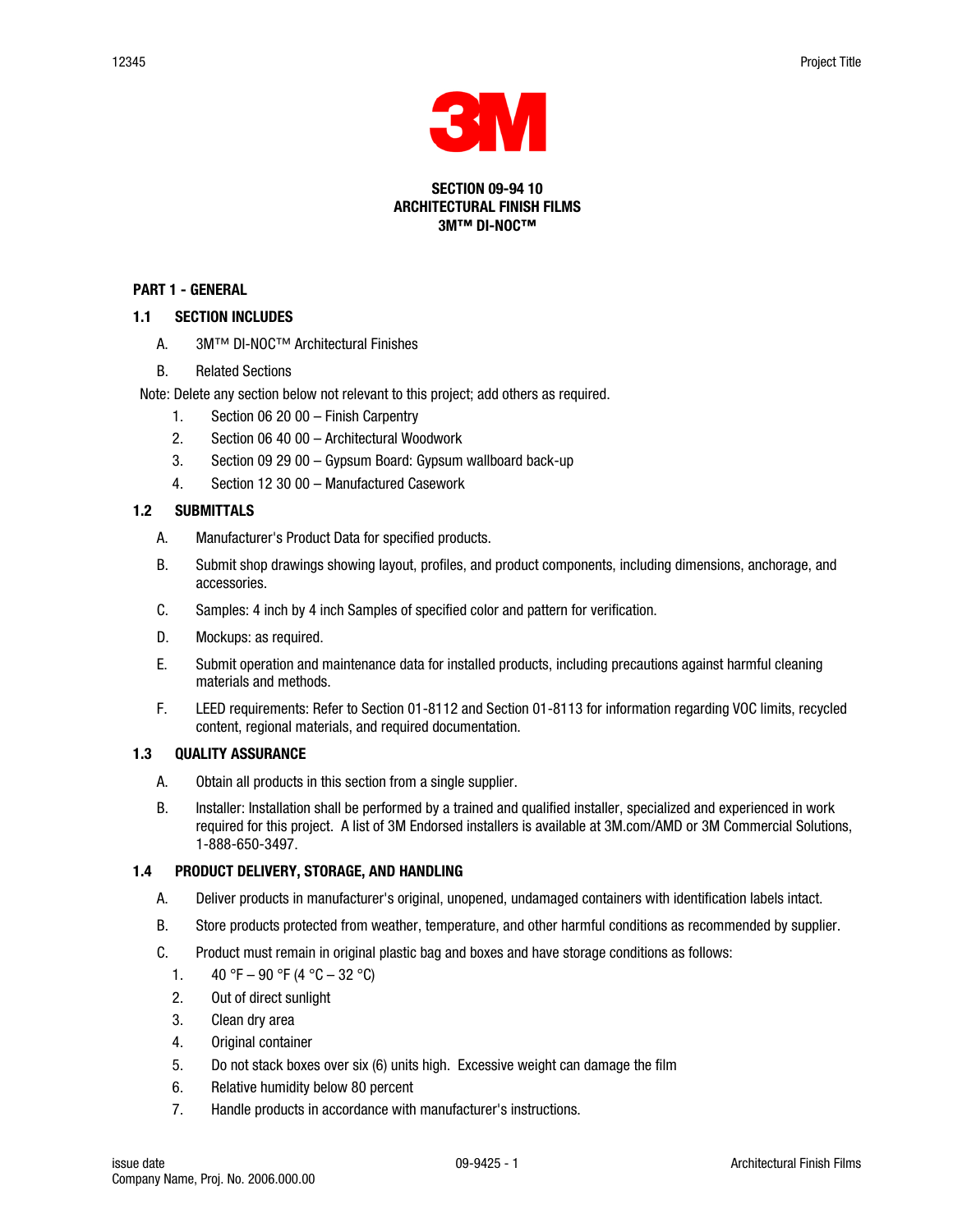8. Total pre-installation shelf life: 2 years. Up to 2 years unprocessed, OR process within 1 year *and* apply within 1 year of processing.

### 1.5 PROJECT/SITE CONDITIONS

- A. Confirm appropriate substrate is suitable for mounting of architectural finish components prior to start of installation.
- B. Apply materials when environmental conditions are continuously heated. Application temperature range is 60  $\degree$ F -100 °F (16 °C - 38 °C).
- C. Environmental Limitations: Do not install until spaces are enclosed and weatherproof, wet work in spaces is complete and dry, work above ceilings is complete, and ambient temperature and humidity conditions are maintained at the levels indicated for Project when occupied for its intended use.

### 1.6 WARRANTY

- A. Manufacturer's Warranty: Submit manufacturer's standard warranty document by authorized manufacturer.
- B. Standard Product Warranty: See the 3M™ DI-NOC™ Technical Data Sheet.

# 1.7 EXTRA MATERIALS

A. Furnish 2 percent extra material at time of installation. Deliver in protective packaging for storage and label contents appropriately.

# PART 2 - PRODUCTS

### 2.1 MANUFACTURER

A. 3M Company - Commercial Solutions Division [CSD]

3M Center, Building 0220-12-E-04 St. Paul, MN 55144-1000, USA 1-888-650-3497

Purchased through: Energy Products Distribution 9223 Harford Road 1-800-537-3911 | info@epdwindowfilm.com

- B. Material Standard: Design based upon 3M™ DI-NOC™ Architectural Finishes with pressure-sensitive adhesive and air release channels depending on individual part number specified.
- C. Design Standard: based upon DI-NOC™ Architectural Finishes material.

# 2.2 MATERIAL PROPERTIES

- A. General: [Wood grain] appearance and texture graphic film field applied application.
- B. Film: Vinyl 8 mil (200 microns) thickness (thickness includes film and adhesive, excludes liner).

Note: Please verify materials in each pattern of DI-NOC™ specified.

- C. Liner: Silicone-coated poly paper, 6.2 mils (157 microns).
- D. Adhesive: Pressure-sensitive with air release channels, recommended by manufacturer.
- E. Fire-Test-Response Characteristics: Most patterns of 3M™ DI-NOC™ finishes have the following fire-testresponse characteristics as determined by testing Products applied to substrates per test method indicated below by UL or another testing and inspecting agency acceptable to authorities having jurisdiction.

Note: Please verify fire rating for each pattern of DI-NOC™ specified.

- 1. Surface-Burning Characteristics: As follows, per ASTM E84:
	- a. Flame-Spread Index: 25 or less.
	- b. Smoke-Developed Index: 450 or less.
- F. Abrasion Resistance Taber® Abraser Abrasion wheel
	- 1. CS-17 Abrasion Wheel: 1kg loading weight, 7,000 cycles with no wear-through of surface finish.
- G. Chemical and stain resistance: Contaminant was in contact with the film surface for 24 hours and then removed using water or mild detergent. Results may vary. The following contaminants were tested: Coffee, Tea, Cola, Milk,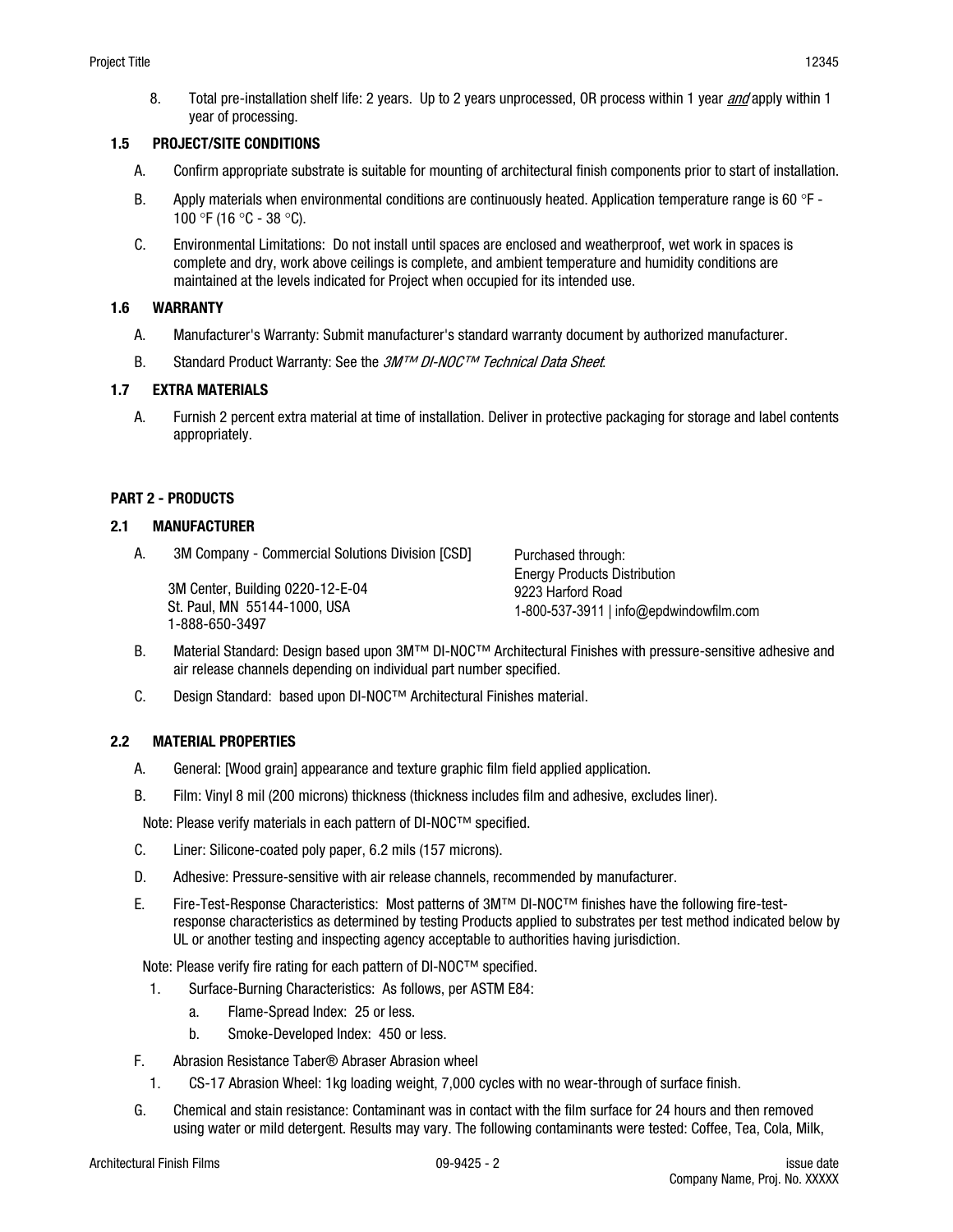Red Wine, Ketchup, Soy Sauce, Cooking Oil, Vinegar, Mustard, Crayon, Shoe Polish (a little stain remained), Betadine Iodine, Soap Solution (1%), Ammonia solution (10%), Citrate solution (10%), Ethyl Alcohol (50%).

- H. Application: [list location where product will be used].
	- 1. Design category: [fill in]

### PART 3 - EXECUTION

### 3.1 EXAMINATION

- A. Examine substrate(s) for compliance with requirements for non-porous, smooth surface and other conditions affecting the performance of work in this section. Do not proceed with installation until unsatisfactory conditions have been corrected.
- B. Reference 3M™ DI-NOC™ Technical Data Sheet and 3M™ DI-NOC™ Installation Guide to determine compatibility of finish to substrate.
- C. Do not proceed with installation until unsatisfactory conditions have been corrected.
- D. Responsibility for state of surfaces prior to installation to be pre-determined by installation specialist.
- E. Scheduling of installation by Owner or its representative implies that substrate and conditions are prepared and ready for product installation per the recommendations of the installation specialist.
- F. Proceeding with installation implies installer's acceptance of substrate and conditions.

### 3.2 SURFACE PREPARATION

- A. Comply with all manufacturers' instructions for surface preparation. Consider these factors in determining the suitability of the Product:
	- 1. Substrate texture affects Product adhesion and application ease.
		- a. Unless the substrate is very smooth, its texture may be visible through Product.
		- b. Compounds used to smooth a textured substrate permanently change that substrate.
		- c. Product removal may damage the substrate or its finish.
	- 2. Application surface conditions affect Product adhesion.
		- a. Ensure that the existing paint, surface finish, or wall covering has excellent bond to the substrate area where Product will be applied.
		- b. Repair, prime and paint the substrate, as needed.
		- c. An adhesion promoter may be required to increase Product adhesion.
	- 3. Human and environmental conditions affect Product.
		- a. Temperature and humidity in recommended range.
		- b. Direct UV light (sunlight).
		- c. Heating or cooling ducts in close proximity.
		- d. Unsealed substrates in front of water sources.
		- e. People or equipment that will be in contact with the Product.
	- 4. The Product may contain a splice. The location of the splices is marked with a tab along the edge of the Product. The installer will need to determine the impact of the splice and work around it to make the best use of the material layout.
- B. Test and prepare application surfaces per instructions in the  $3M^{\tau M}$  DI-NOC<sup>TM</sup> Installation Guide.
	- 1. Use the 3M™ Wall Adhesion Test to determine the compatibility of the application surface with the Product.
	- 2. Use the 3M™ Enhanced Cleaning Method to ensure that the application surface is ready to receive and hold the Product.
- C. Repair damaged application surfaces per instructions in the  $3M^{\tau M}$  DI-NOC<sup>TM</sup> Installation Guide
- D. Re-clean application surfaces with a lint-free cloth and 70/30 IPA cleaning solution, or use the 3M™ Enhanced Cleaning Method in the  $3M^{TM}$  DI-NOC<sup>TM</sup> Installation Guide.